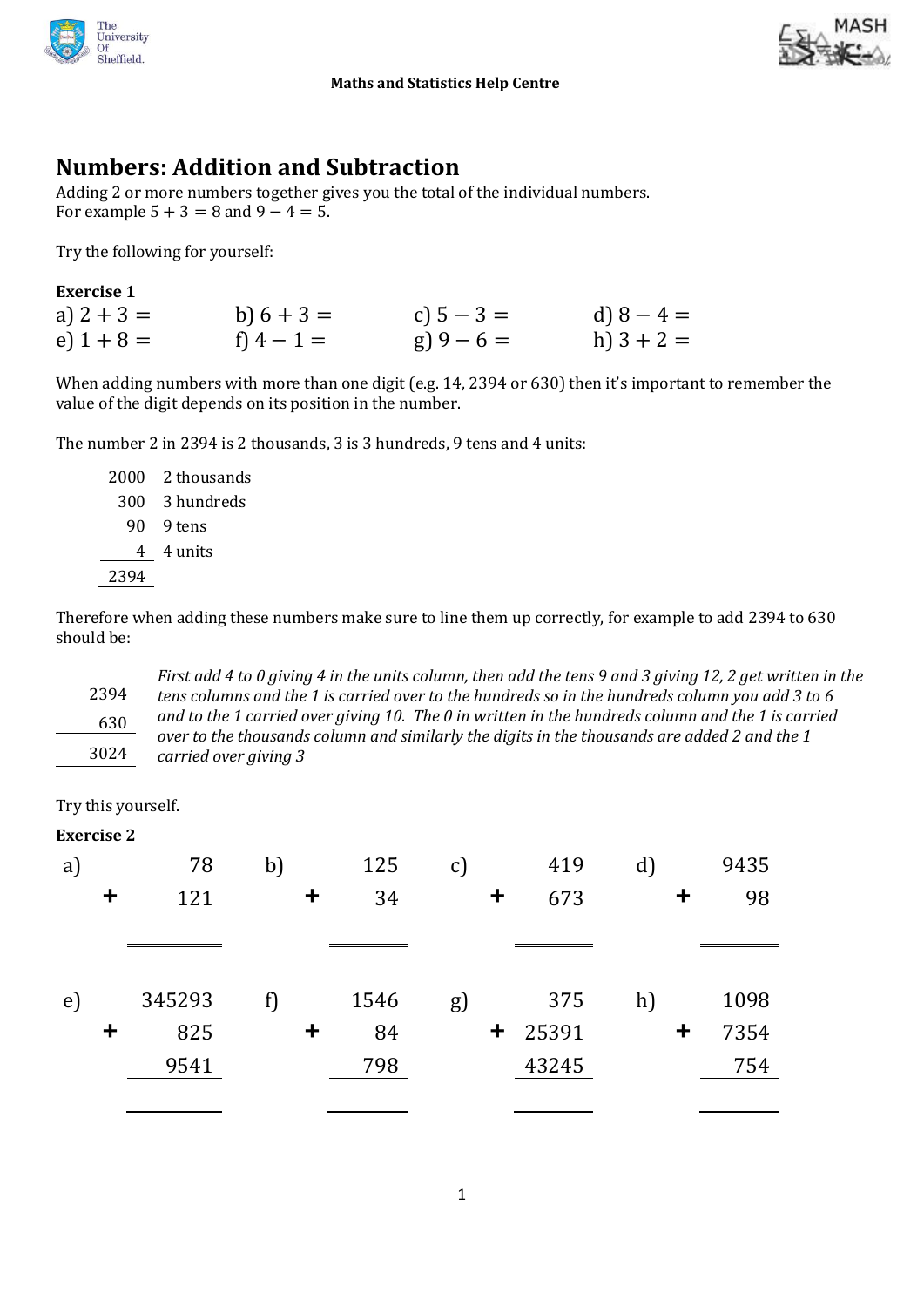

#### **Maths and Statistics Help Centre**

When subtracting numbers with more than one digit instead of carrying over we carry forward, see example below.

Subtract 34 from 250:



*First we have to take 4 away from 0 but because 0 is less than 4 we bring a ten over from the tens column turning the 0 into 10 units and making the 5 tens 4 tens now. 4 away from 10*  gives 6, 3 tens away from 4 tens leaves 1 and 0 from 2 gives 2.

Now try thi yourself.

| <b>Exercise 3</b> |  |
|-------------------|--|
|-------------------|--|

| a) | 785   | b) | 459  | $\mathcal{C}$ | 719  | $\rm d$ | 9345  |
|----|-------|----|------|---------------|------|---------|-------|
|    | 314   |    | 308  |               | 673  |         | 28    |
|    |       |    |      |               |      |         |       |
| e) | 45293 | f) | 1546 | $g$ )         | 3375 | h)      | 10298 |
|    | 825   |    | 584  |               | 391  |         | 7354  |
|    |       |    |      |               |      |         |       |

Note: Addition is commutative in other words the order in which the numbers are added doesn't change the result. For example Mrs Jones has 2 dogs, her neighbour Mr and Mrs Davis have only 1 dog and Mr Brown next door has no dogs, all together they have 3 dogs. The order you count the dogs doesn't matter that is 2+1+0 =3 as does 0+1+2.